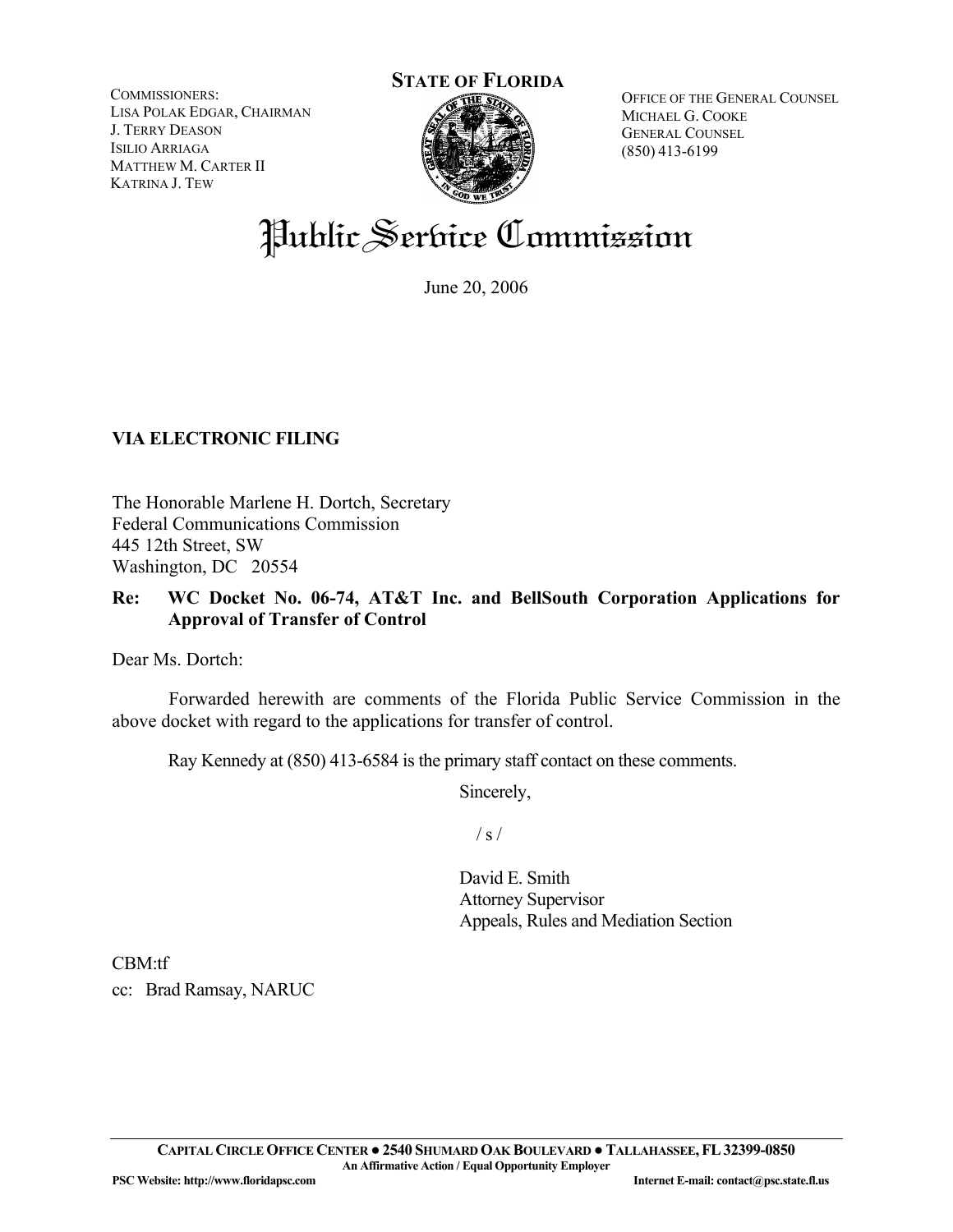#### **Before the Federal Communications Commission Washington, D.C. 20554**

) ) ) )

In the Matter of

AT&T Inc. and BellSouth Corporation Applications for Approval of Transfer of Control WC Docket No. 06-74

#### COMMENTS OF THE FLORIDA PUBLIC SERVICE COMMISSION

The Florida Public Service Commission (FPSC) files these comments with the Federal Communications Commission (FCC) regarding WC Docket No. 06-74, In Re: AT&T Inc. and BellSouth Corporation Applications for Approval of Transfer of Control. The FPSC recognizes that the transfer of control of BellSouth Corporation (BellSouth) to AT&T, Inc. (AT&T) consolidates entities that offer a broad range of services including wireline, wireless, Internet, voice-over-Internet protocol (VOIP), long distance, video, and others. The merging of AT&T's and BellSouth's operations will result in the largest telecommunications operations within the United States. If competition were to be negatively impacted by the merging of AT&T and BellSouth, choices for Florida's consumers, as well as those in other states, could also be negatively impacted. Conversely, if the merger of these entities results in increased investment in advanced technologies and competitive offerings, Florida's consumers may be positively impacted.

The FPSC is not filing these comments in support of or in opposition to any filing made by any stakeholder requesting that the FCC deny the transfer of control or place conditions upon the applicants. However, the FPSC recognizes the FCC possesses intermodal authority, not possessed by most states, including Florida. To address the competitive issues espoused by stakeholders, the FPSC believes that a more comprehensive approach is required and that approach should ultimately rest with the FCC. The FPSC has limited statutory authority to protect the